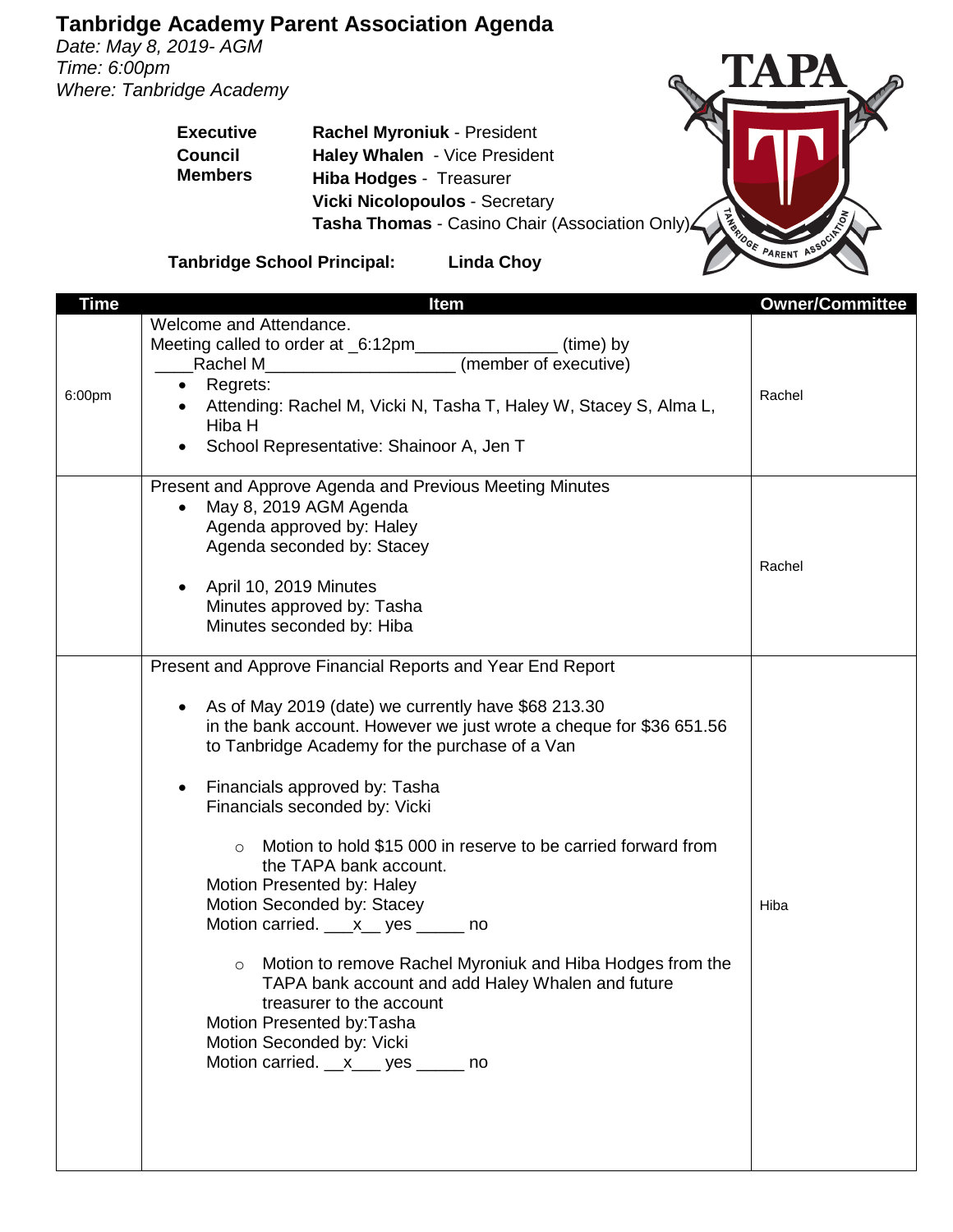*Date: May 8, 2019- AGM Time: 6:00pm Where: Tanbridge Academy*

| <b>TAPA YEAR END Report:</b>                                                                                                                                                                                                                                                                                                             |                  |
|------------------------------------------------------------------------------------------------------------------------------------------------------------------------------------------------------------------------------------------------------------------------------------------------------------------------------------------|------------------|
| September                                                                                                                                                                                                                                                                                                                                |                  |
| Welcome Packages to all new and returning students stating<br>$\circ$<br>Council positions, dates for all TAPA meetings and fundraising<br>events                                                                                                                                                                                        |                  |
| hosted Welcome Back Coffee and Tea tickets on sale for<br>$\circ$<br>Poker Night                                                                                                                                                                                                                                                         |                  |
| Grant Application written for a Bus<br>$\circ$                                                                                                                                                                                                                                                                                           |                  |
| 1 <sup>st</sup> Student Lunch – Hot Dog Lunch – Free to all students<br>$\circ$                                                                                                                                                                                                                                                          |                  |
| TAPA Facebook page created<br>$\circ$                                                                                                                                                                                                                                                                                                    |                  |
| October                                                                                                                                                                                                                                                                                                                                  |                  |
| Teacher Appreciation Day - Gift Card bouquet<br>$\circ$<br>Halloween Dance - 40 families participated - \$500 raised,<br>$\circ$<br>concession had mostly donated items from a few parents<br>Gear Halo Fundraiser – 15 families participated - \$560 raised<br>$\circ$<br>1 <sup>st</sup> Teacher Appreciation Potluck Lunch<br>$\circ$ |                  |
| November                                                                                                                                                                                                                                                                                                                                 |                  |
| Canceled Poker Night due to low ticket sales. Money lost on<br>$\circ$<br>deposit for venue and Poker Coordinator<br>Silent Auction - \$6 000 raised<br>$\circ$                                                                                                                                                                          |                  |
| December                                                                                                                                                                                                                                                                                                                                 |                  |
| Christmas gift to staff – make your own sundaes<br>$\circ$<br>2 <sup>nd</sup> Teacher Appreciation Potluck Lunch<br>$\circ$                                                                                                                                                                                                              |                  |
| January                                                                                                                                                                                                                                                                                                                                  |                  |
| $3rd$ Annual Chili Cook-off – 36 families participated – \$400<br>$\circ$<br>raised                                                                                                                                                                                                                                                      | Rachel and Haley |
| Each classroom made a chili for the cook-off, ingredients<br>$\circ$<br>donated by families. Grade 2/3 won                                                                                                                                                                                                                               |                  |
| February                                                                                                                                                                                                                                                                                                                                 |                  |
| ○ Grant Application for bus was officially denied                                                                                                                                                                                                                                                                                        |                  |
| March<br>3rd Teacher Appreciation Potluck Breakfast<br>О                                                                                                                                                                                                                                                                                 |                  |
| April                                                                                                                                                                                                                                                                                                                                    |                  |
| Read-a-thon Fundraiser raised approximately \$5000. Prizes<br>O                                                                                                                                                                                                                                                                          |                  |
| were for awarded for most funds raised (1 <sup>st</sup> Principal for the                                                                                                                                                                                                                                                                |                  |
| day, $2^{nd}$ and $3^{rd}$ Vice Principals for the day, $1^{st}$ in each class<br>Teacher for the day) and most minutes read. (1 <sup>st</sup> \$75 2 <sup>nd</sup> \$50                                                                                                                                                                 |                  |
| $3rd 25$ – Just under 40 students participated                                                                                                                                                                                                                                                                                           |                  |
| 2 <sup>nd</sup> Student lunch - Taco-in-a-bag lunch. Free to all students<br>$\circ$                                                                                                                                                                                                                                                     |                  |
| May                                                                                                                                                                                                                                                                                                                                      |                  |
| Donated money to Tanbridge Academy to purchase 15 seater<br>$\circ$<br>Passenger Van                                                                                                                                                                                                                                                     |                  |
| <b>Family Carnival</b><br>O                                                                                                                                                                                                                                                                                                              |                  |
| West Jet Raffle<br>$\circ$                                                                                                                                                                                                                                                                                                               |                  |
| 4 <sup>th</sup> Teacher Appreciation Catered Lunch<br>$\circ$<br>Other:                                                                                                                                                                                                                                                                  |                  |
| TAPA started taking e-transfers for events and money<br>$\circ$                                                                                                                                                                                                                                                                          |                  |
| collection - this process still needs some refining but it has<br>been overwhelmingly positive.                                                                                                                                                                                                                                          |                  |
|                                                                                                                                                                                                                                                                                                                                          |                  |
|                                                                                                                                                                                                                                                                                                                                          |                  |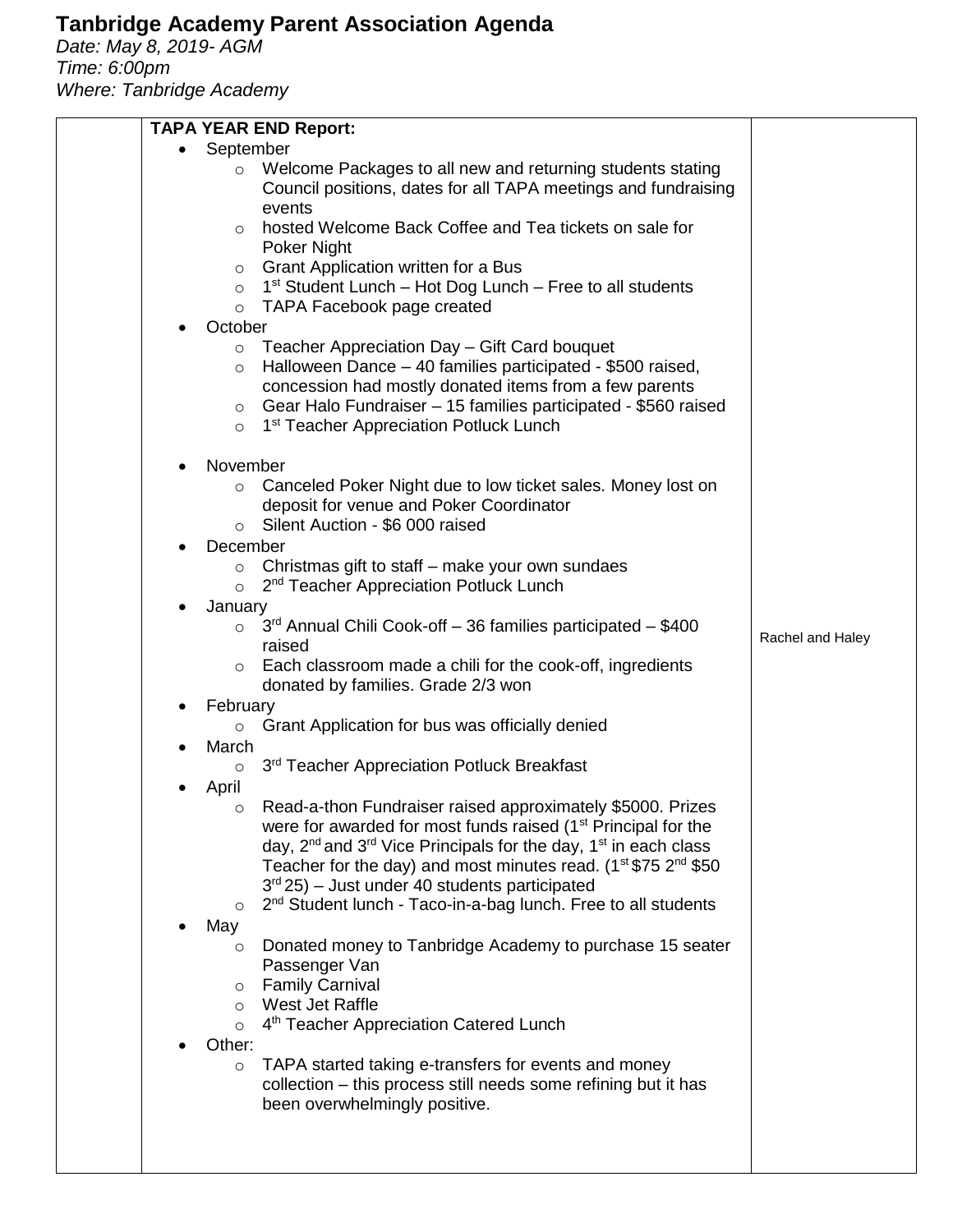*Date: May 8, 2019- AGM Time: 6:00pm Where: Tanbridge Academy*

| <b>TAPA Fundraising Committee Report:</b>                                                                                                                                                                                                                                                                                                                                                                                                                                                                                 |                                  |
|---------------------------------------------------------------------------------------------------------------------------------------------------------------------------------------------------------------------------------------------------------------------------------------------------------------------------------------------------------------------------------------------------------------------------------------------------------------------------------------------------------------------------|----------------------------------|
| • TAPA hosted 5 Fundraising events<br>• See Fundraising Report - Gear Halo \$693, Halloween Dance \$523.50,<br>Poker/Auction \$1050 and \$6307, Chili Cook-off \$416.19, Read-A-thon<br>$$5292.01 = $14281.20$<br>Come up with a budget of what TAPA spends their donated funds on<br>$\bullet$<br>so families have a good understanding of where money goes and how<br>much needs to be raised each year.<br>Thanks to Tasha T for her hard work and dedication to fundraising at<br>Tanbridge.<br><b>School Report:</b> | <b>Fundraising Committee</b>     |
| • Van purchased                                                                                                                                                                                                                                                                                                                                                                                                                                                                                                           | School representative -          |
| • Organizing community drop off and pick up for next year.                                                                                                                                                                                                                                                                                                                                                                                                                                                                |                                  |
| • Purchase chairs for downstairs                                                                                                                                                                                                                                                                                                                                                                                                                                                                                          | Shainoor Ali, Jennifer<br>Thoben |
| Vote - Tanbridge Academy Parent Association Executive for 2019-2020                                                                                                                                                                                                                                                                                                                                                                                                                                                       |                                  |
| <b>President - Vacant (Rachel Myroniuk - stepping down)</b>                                                                                                                                                                                                                                                                                                                                                                                                                                                               |                                  |
| • Present Motion: Motion to have ___Haley Whalen_                                                                                                                                                                                                                                                                                                                                                                                                                                                                         |                                  |
| elected as President of Tanbridge Academy Parent Association for the                                                                                                                                                                                                                                                                                                                                                                                                                                                      |                                  |
| 2019/20 school year                                                                                                                                                                                                                                                                                                                                                                                                                                                                                                       |                                  |
| Motion Presented by: Rachel                                                                                                                                                                                                                                                                                                                                                                                                                                                                                               |                                  |
| Motion Seconded by: Vicki                                                                                                                                                                                                                                                                                                                                                                                                                                                                                                 |                                  |
| Motion carried. x___ yes _____ no                                                                                                                                                                                                                                                                                                                                                                                                                                                                                         |                                  |
| Vice President - Haley Whalen                                                                                                                                                                                                                                                                                                                                                                                                                                                                                             |                                  |
| • Present Motion: Motion to have _________                                                                                                                                                                                                                                                                                                                                                                                                                                                                                |                                  |
| elected as Vice President of Tanbridge Academy Parent Association                                                                                                                                                                                                                                                                                                                                                                                                                                                         |                                  |
| for the 2019/20 school year                                                                                                                                                                                                                                                                                                                                                                                                                                                                                               |                                  |
| Motion Presented by:                                                                                                                                                                                                                                                                                                                                                                                                                                                                                                      |                                  |
| Motion Seconded by:                                                                                                                                                                                                                                                                                                                                                                                                                                                                                                       |                                  |
| Motion carried. ______ yes ______ no                                                                                                                                                                                                                                                                                                                                                                                                                                                                                      |                                  |
| <b>Secretary - Vacant (Vicki Nicolopoulos - stepping down)</b>                                                                                                                                                                                                                                                                                                                                                                                                                                                            |                                  |
| • Present Motion: Motion to have ____________Stacey S_                                                                                                                                                                                                                                                                                                                                                                                                                                                                    |                                  |
| elected as Secretary of Tanbridge Academy Parent Association for the                                                                                                                                                                                                                                                                                                                                                                                                                                                      |                                  |
| 2019/20 school year                                                                                                                                                                                                                                                                                                                                                                                                                                                                                                       |                                  |
| Motion Presented by: Rachel                                                                                                                                                                                                                                                                                                                                                                                                                                                                                               |                                  |
| Motion Seconded by: Tasha                                                                                                                                                                                                                                                                                                                                                                                                                                                                                                 |                                  |
| Motion carried. ___x__ yes _____ no                                                                                                                                                                                                                                                                                                                                                                                                                                                                                       |                                  |
| <b>Treasurer –</b> Vacant (Hiba Hodges – stepping down)                                                                                                                                                                                                                                                                                                                                                                                                                                                                   |                                  |
| Present Motion: Motion to have _____________Tasha T (in-term acting                                                                                                                                                                                                                                                                                                                                                                                                                                                       |                                  |
| Treasurer)__________ elected as Treasurer of Tanbridge Academy                                                                                                                                                                                                                                                                                                                                                                                                                                                            |                                  |
| Parent Association for the 2019/20 school year                                                                                                                                                                                                                                                                                                                                                                                                                                                                            |                                  |
| Motion Presented by: Vicki                                                                                                                                                                                                                                                                                                                                                                                                                                                                                                |                                  |
| Motion Seconded by: Haley                                                                                                                                                                                                                                                                                                                                                                                                                                                                                                 |                                  |
| Motion carried. <u>___x</u> __ yes ______ no                                                                                                                                                                                                                                                                                                                                                                                                                                                                              |                                  |
|                                                                                                                                                                                                                                                                                                                                                                                                                                                                                                                           |                                  |
| Casino Chair/Fundraising Coordinator - Tasha Thomas                                                                                                                                                                                                                                                                                                                                                                                                                                                                       |                                  |